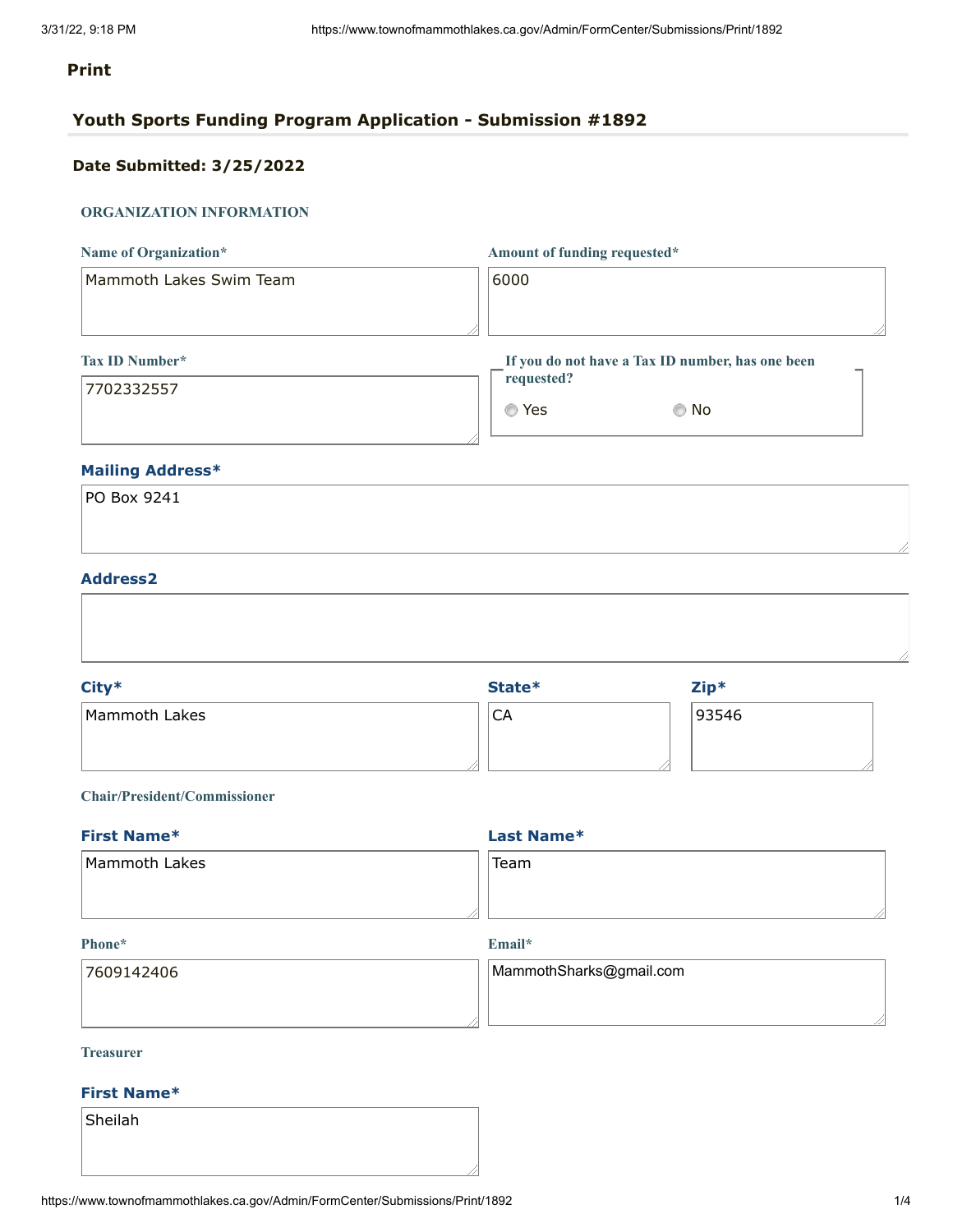#### **Last Name\***

| <b>Brode</b> |  |
|--------------|--|
|--------------|--|

#### **Phone\***

#### **Email\***

| 17609142406 | $ $ shefit.brode@gmail.com |
|-------------|----------------------------|
|             |                            |
|             |                            |

#### **Purpose of organization\***

MLST offers safe, competitive swim education to the youth of the Eastern Sierras. We have a D-1 collegiate level swimmer with 10 years of coaching experience to teach kids, 4-18, water safety as well as competitive swimming strokes, body awareness in and around the water, physical & cardiovascular strength, & overall fun recreation in the water. Swimming is not only a fun sport to beat the heat of summer; it is a whole body workout for those training & conditioning for other sports and it is a life long activity for better health.

#### **FUNDING INFORMATION**

#### **Amount of funding request\***

6000

**Budget Information Worksheet\*** 2021 Youth Sports Funding Budget Information Template.xlsx

### **Youth Sports Funding Budget Information Worksheet** 2021 Budget [Information](https://www.townofmammothlakes.ca.gov/DocumentCenter/View/11932/2021-Youth-Sports-Funding-Budget-Information-Template) Worksheet

Please download, fill in, save, and upload the provided budget information worksheet.

#### **Please describe, in itemized detail, how the funds received in 2021 were spent:\***

52% of the funds received in 2021 went to pay for our facility use agreement with the Town of Mammoth Lakes. The other 48% was spent of travel expenses for coaches, equipment for swimmers & end of season awards.

#### **How many scholarships were awarded by your organization in 2021?**

#### **Please describe how the requested funding for 2022 will be used:\***

Again a large portion of the funds will be used for our facility use agreement through the town and any funds that are left after that will be used for new swim equipment such as; kickboards, fins, float buoys & other floatation equipment. This extra equipment will be stored at pool side, so it can be used by all members of the community swimming at Whitmore pool facility.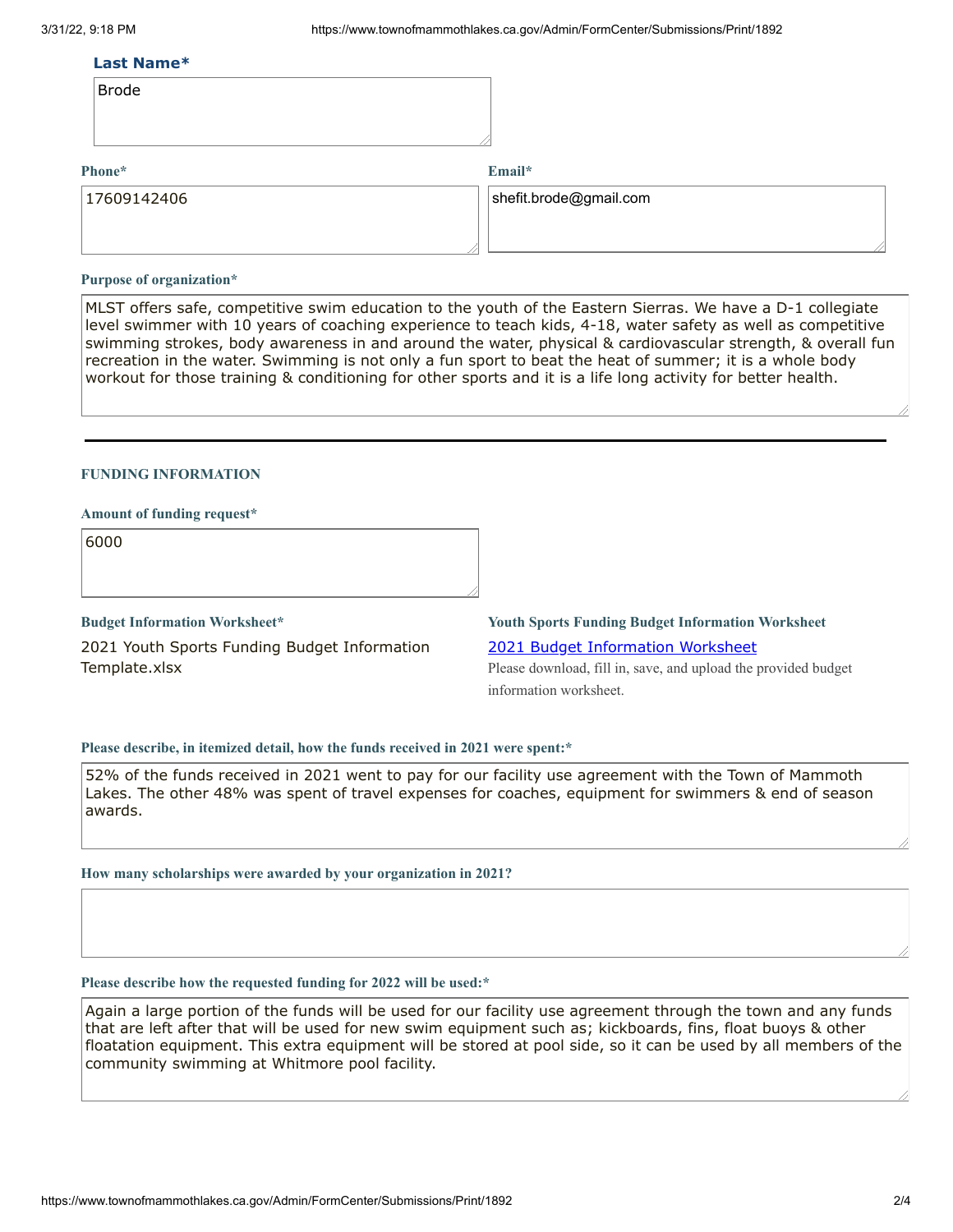#### **What other sources have you pursued to obtain funding?\***

We hold several fundraisers throughout the course of our season. We do a raffle & mini swim meet at the beginning of each season, we help out with the Grand Fondo and we do out annual shark-a-thon in which kids are able to raise funds by how many laps they swim.

#### **Please upload any documents that will assist in establishing the funding history of the organization:**

| <b>Funding History Documents</b>                                                | <b>Funding History Documents</b>                                                                 |  |  |  |  |
|---------------------------------------------------------------------------------|--------------------------------------------------------------------------------------------------|--|--|--|--|
| No file chosen<br>Choose File                                                   | Choose File   No file chosen                                                                     |  |  |  |  |
| <b>Funding History Documents</b>                                                | <b>Funding History Documents</b>                                                                 |  |  |  |  |
| Choose File<br>No file chosen                                                   | Choose File   No file chosen                                                                     |  |  |  |  |
| Do you have a Facility Use Agreement with the Town of<br><b>Mammoth Lakes?*</b> | Are any Town/County resources (e.g., parks, fields, or<br>facilities) used by the organization?* |  |  |  |  |
| ◉ Yes<br>© No                                                                   | ◉ Yes<br>© No                                                                                    |  |  |  |  |

If yes, indicate the nature of the usage, the estimated number of participant hours, and any expenses incurred by your **organization for the prep and maintenance of the facility used by your organization.**

We use the Whitmore pool as our main pool for practices & events. We have approximately 100 kids that use the facility 5 or more times a week. The cost of us to use the pool is approximately \$4900 for the season.

#### **PROGRAM INFORMATION**

**Duration of the program's season (days per year):\***

May 15 through August 15, approximately 3 months or 90 days out of the year. We would love to be able to extend this season depending on weather and facility being open.

**Number of registered youth participants in 2021\***

100

**Number of Mono County full-time residents:\***

95

Number of adult volunteer hours involved with the program (specific program set up, maintenance, etc. - provide details):\*

200 hours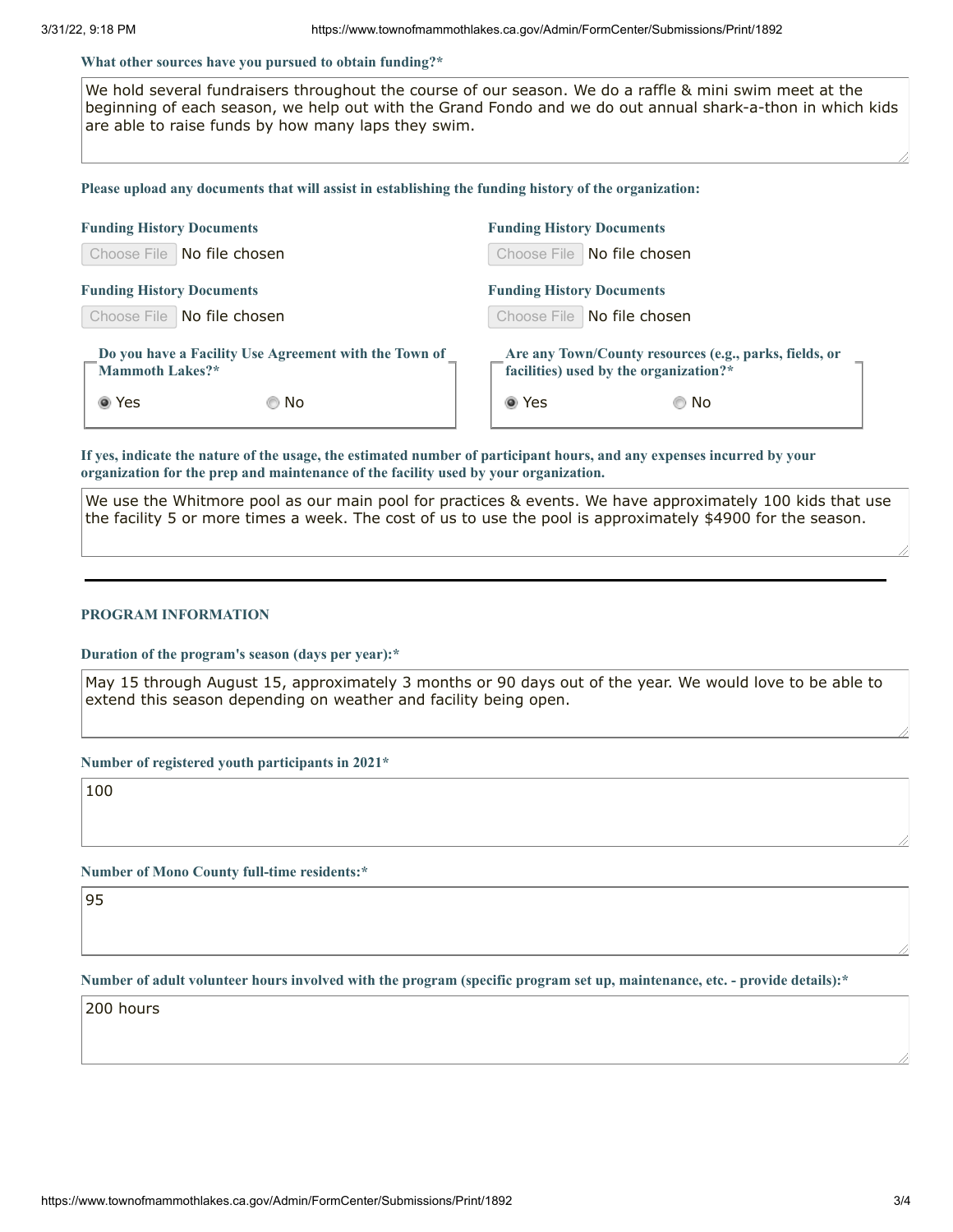What type of measures or procedures do you take to promote good sportsmanship among the players, coaches, and parents? Are there policies in place to discourage abusive behavior and language towards participants, coaches, and officials?\*

MLST promotes good sportsmanship among swimmers, coaches, and parents by encouraging positive behavior and creating a inclusive environment. We invite all to participate and encourage swimmers to have fun at a level they are comfortable with and we welcome families to participate in events that build friendly relationships. No one is ever expected to compete at our most competitive levels, but everyone is required to try their best and support each other in & out of the water. We ask that older swimmers help out with younger swimmer by having a buddy swimmer at each of the events. The older swimmers are in charge of helping their "younger buddy" get their starting time for each of their events and stays to watch & cheer their buddy on. This allows parents time to socialize, watch their kids swim, help out with team needs & instills leadership for our older swimmers.

**Outside of your program, what type of community programs or projects does your organization participate in?**

Mammoth Grand Fondo, Fourth of July Parade & we would love to help with the half marathon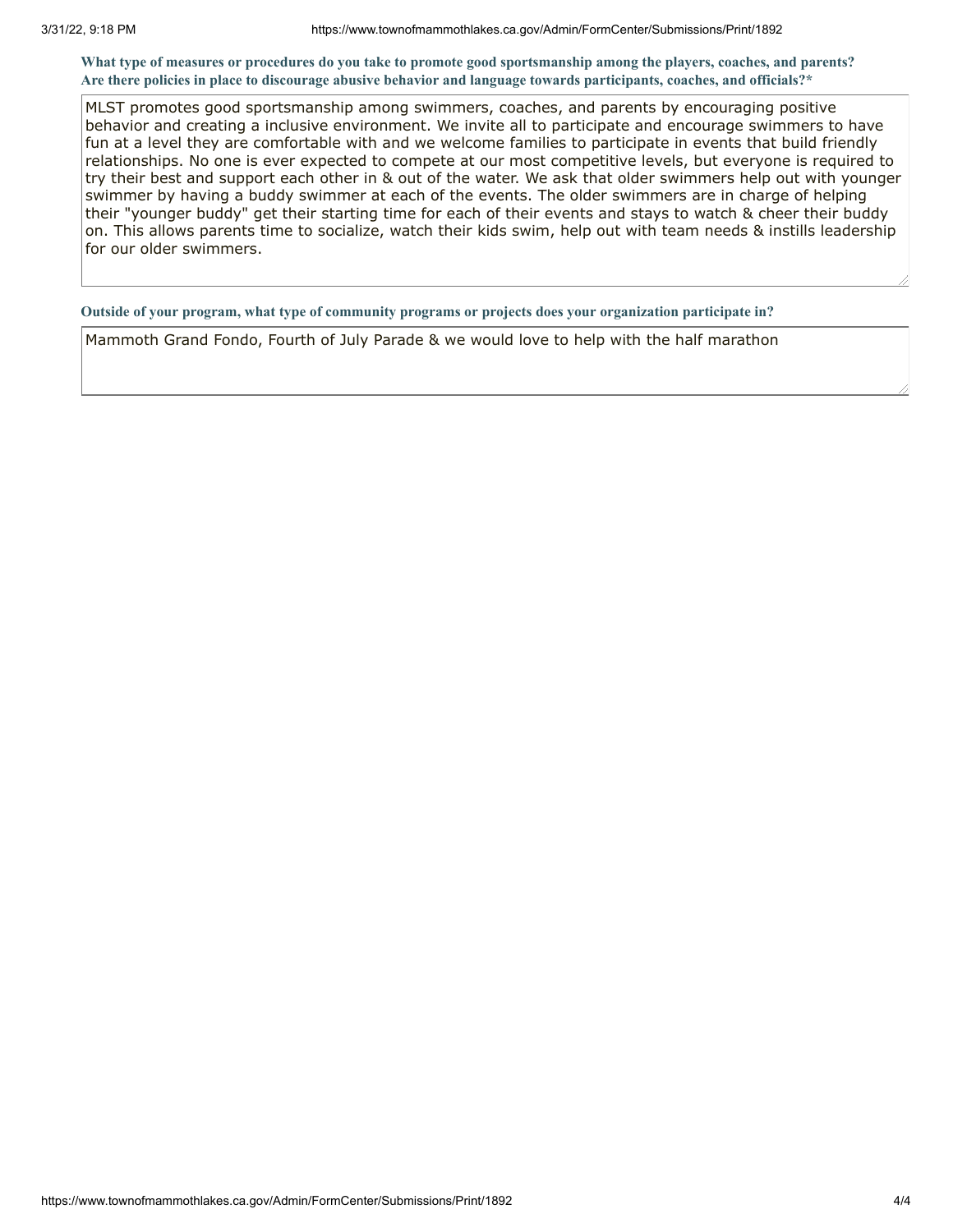# **Mammoth Lakes Swim Team "Sharks" 2021 BUDGET**

## **Expenses**

### **Total Expenses** \$ 28,354.85

| <b>Site Fees</b>      |                          | <b>Concessions</b> |   |
|-----------------------|--------------------------|--------------------|---|
| Field/facility rental | 2,520.00                 |                    | ٠ |
|                       | $\overline{\phantom{a}}$ |                    |   |
|                       | $\overline{\phantom{0}}$ |                    |   |
|                       |                          |                    | ٠ |
|                       | $\overline{\phantom{a}}$ |                    | ٠ |
| Totals:               | 2,520.00                 | Totals:            | ٠ |

| <b>Uniforms/Equipment</b> |                          | <b>Training</b>  |  |        |
|---------------------------|--------------------------|------------------|--|--------|
|                           | 4,916.25                 | Coaches          |  | 500.00 |
|                           | $\overline{\phantom{a}}$ | Volunteers       |  |        |
|                           | $\overline{\phantom{a}}$ | <b>Officials</b> |  |        |
|                           | $\overline{\phantom{a}}$ |                  |  |        |
|                           | -                        |                  |  |        |
| Totals:                   | 4,916.25                 | Totals:          |  | 500.00 |

| <b>Registration &amp; Marketing</b> |                          | <b>Awards</b>   |          |
|-------------------------------------|--------------------------|-----------------|----------|
| Print media                         | 20.00                    | <b>Trophies</b> | 1,009.42 |
| Website                             | 200.00                   |                 |          |
| Posters/banners                     |                          |                 |          |
|                                     | $\overline{\phantom{0}}$ |                 |          |
|                                     | $\overline{\phantom{0}}$ |                 |          |
| <b>Totals:</b>                      | 220.00                   | <b>Totals:</b>  | 1,009.42 |

| <b>Administration</b> |                              | <b>Travel</b>  |          |
|-----------------------|------------------------------|----------------|----------|
| Telephone             | $\overline{\phantom{a}}$     | Transportation | 533.00   |
| Stationary supplies   | 50.00                        | Accommodation  | 1,211.00 |
| Copying               | $\overline{\phantom{a}}$     | Food           | 757.56   |
|                       | $\qquad \qquad \blacksquare$ |                |          |
|                       | $\overline{\phantom{a}}$     |                |          |
| Totals:               | 50.00                        | Totals:        | 2,501.56 |

| <b>Miscellaneous</b> |                          | <b>Staff</b>     |  |                          |
|----------------------|--------------------------|------------------|--|--------------------------|
|                      | 500.00                   | Coaches          |  | 14,469.62                |
|                      |                          | <b>Officials</b> |  |                          |
|                      | 468.00                   | Accounting       |  | 1,200.00                 |
|                      | $\overline{\phantom{a}}$ |                  |  | $\overline{\phantom{0}}$ |
|                      | $\overline{\phantom{a}}$ |                  |  |                          |
| Totals:              | 968.00                   | Totals:          |  | 15,669.62                |

|    |          | <b>Concessions</b> |  |  |
|----|----------|--------------------|--|--|
| \$ | 2,520.00 |                    |  |  |
| ċ  |          |                    |  |  |
| r  |          |                    |  |  |
| ċ  |          |                    |  |  |
|    |          |                    |  |  |
| Ċ  | 2,520.00 | Totals:            |  |  |
|    |          |                    |  |  |

|                | <b>Training</b>  |        |
|----------------|------------------|--------|
| \$<br>4,916.25 | Coaches          | 500.00 |
| \$             | Volunteers       |        |
| \$             | <b>Officials</b> |        |
| \$             |                  |        |
| \$             |                  |        |
| \$<br>4,916.25 | Totals:          | 500.00 |

|              | <b>Awards</b>   |  |          |
|--------------|-----------------|--|----------|
| \$<br>20.00  | <b>Trophies</b> |  | 1,009.42 |
| \$<br>200.00 |                 |  |          |
| \$           |                 |  |          |
| \$           |                 |  |          |
| \$           |                 |  |          |
| \$<br>220.00 | <b>Totals:</b>  |  | 1,009.42 |

|             | Travel         |  |          |
|-------------|----------------|--|----------|
| \$          | Transportation |  | 533.00   |
| \$<br>50.00 | Accommodation  |  | 1,211.00 |
| \$          | Food           |  | 757.56   |
| \$          |                |  |          |
| \$          |                |  |          |
| \$<br>50.00 | Totals:        |  | 2,501.56 |

|              | <b>Staff</b>     |  |           |
|--------------|------------------|--|-----------|
| \$<br>500.00 | Coaches          |  | 14,469.62 |
|              | <b>Officials</b> |  |           |
| \$<br>468.00 | Accounting       |  | 1,200.00  |
| \$           |                  |  |           |
| \$           |                  |  |           |
| \$<br>968.00 | <b>Totals:</b>   |  | 15,669.62 |